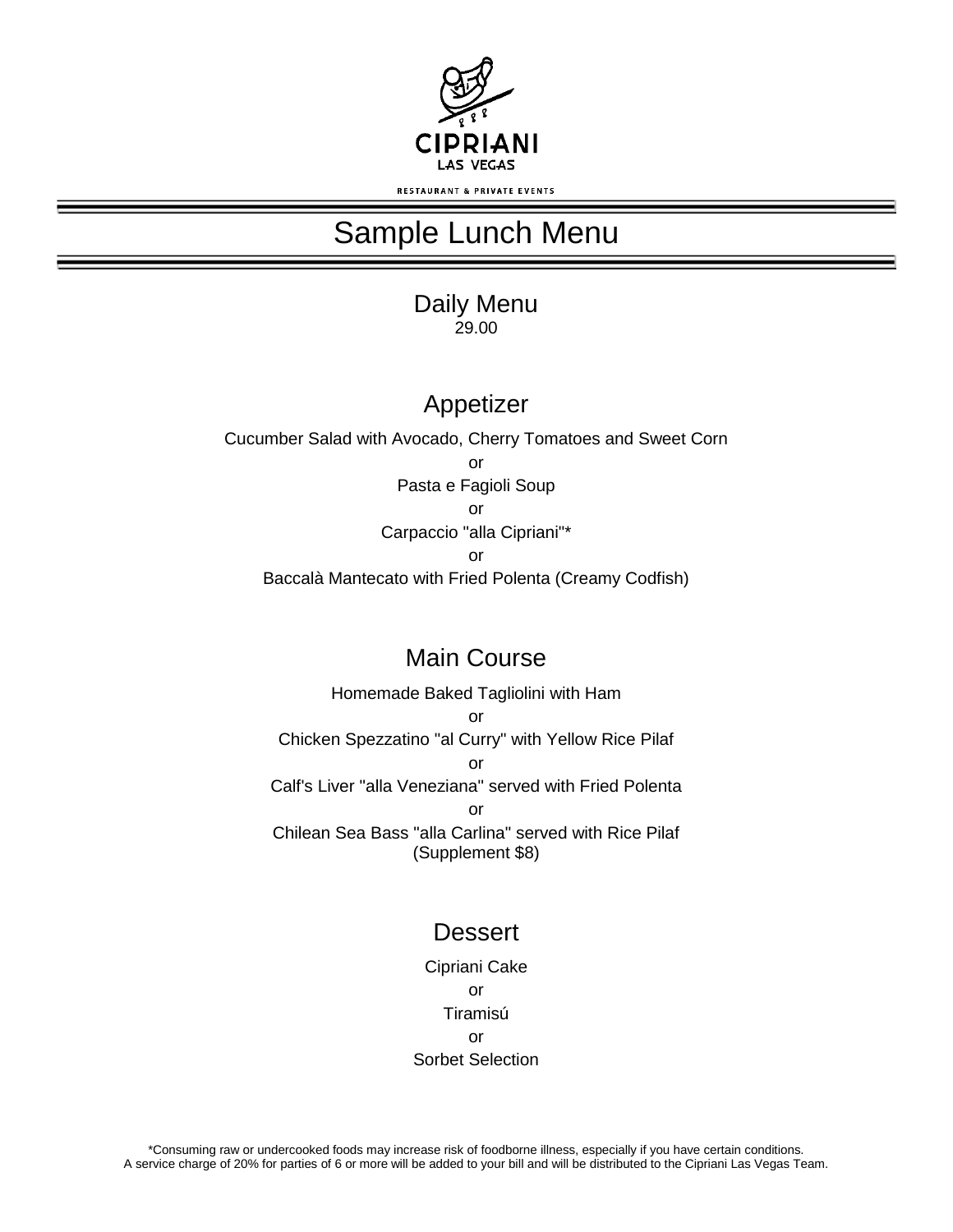

## Sample Lunch Menu

## Appetizers

"Pappa al Pomodoro" 14 Spinach Salad, Mushrooms, Walnuts, Buffalo Ricotta, and Bacon 17 Cucumber Salad with Avocado, Cherry Tomatoes and Sweet Corn 18 Heirloom Tomato Salad with Red Onions and Fresh Basil 16 Baby Artichokes Salad with Avocado and Shaved Parmigiano 26 "Cipriani" Burrata with Heirloom Tomatoe and Black Olives 29 Thinly Sliced Octopus with Avocado, Cherry Tomatoes, Olive Oil and Lemon 26 Baccalà Mantecato with Fried Polenta (Creamy Codfish) 23 Tuna Tartare with Mâche Salad and Tuna Sauce\* 28 Fried Calamari with Tartar and Marinara Sauce 27 Alaskan King Crab with Lemon & Olive Oil 32 Dressed Lobster with Avocado and Boston Lettuce 32 Carpaccio "alla Cipriani"\* 28 Steak Tartare "alla Cipriani" \* 26 Thinly Sliced Veal with Tuna Sauce and Capers 26 Prosciutto Crudo Dolce di Parma with Mozzarella di Bufala 29 Russian Ossetra Caviar with Traditional Garnishes (1.75oz/4.4oz) 280 / 685

### Salads and Sandwiches

Shrimp Salad Butter Lettuce, Cherry Tomatoes, Avocado, String Beans, Corn and Sautéed Shrimp 26 Doge Salad Avocado, Asparagus, Tuna, Corn, Tomato, Capers & Lettuce 23 Chef's Salad Swiss Cheese, Tuna, Ham, Tomato, Egg, Anchovies & Mixed Greens 23 Classic Chicken Salad with Lettuce, Tomato, Mayonnaise & Boiled Eggs 23 Club Sandwich

Chicken, Bacon, Lettuce, Tomato, Egg & Mayonnaise. Served with Homemade Potato Chips 26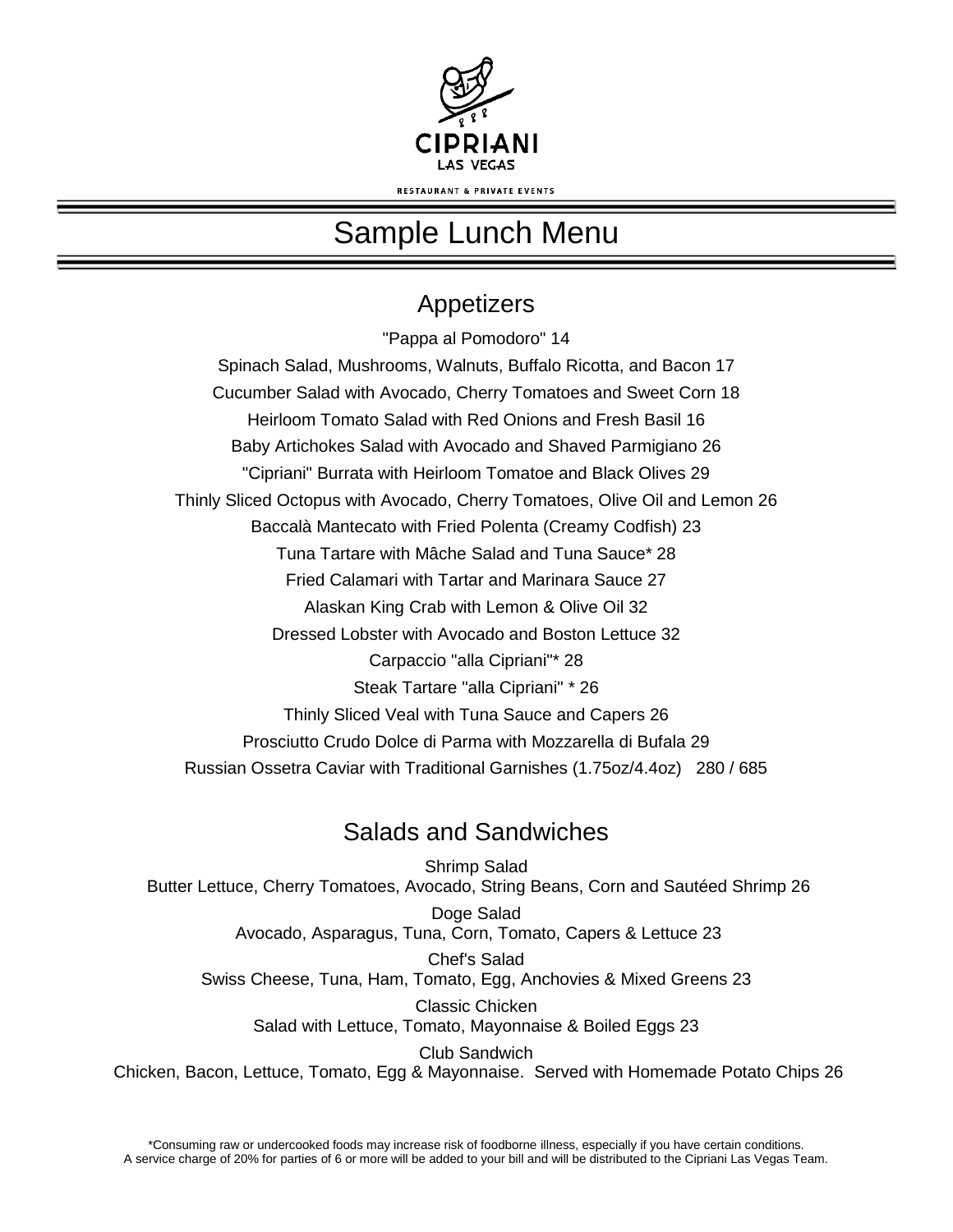

## Sample Lunch Menu

### Soups, Pasta and Risotti

Minestrone Soup 15 Baked Eggplant "alla Parmigiana" 24 Homemade Potato Gnocchi "alla Guardi" (Cream & Tomato) 29 Homemade Baked Tagliolini with Ham 29 Homemade Ravioli with Spinach and Ricotta Cheese with Butter and Sage 29 Cipriani Tagliardi with Veal Ragú 29 Organic Cipriani Rigatoni "alla Bolognese" 29 Organic Cipriani Spaghetti with Chilean Seabass and Fresh Tomatoes 32 Risotto with Maine Lobster "all'Armoricaine" (Please Allow 20 min) 34

#### Main Courses

Chilean Sea Bass "alla Carlina" served with Rice Pilaf 46 Organic Salmon with Zucchini Sauce served with Roasted Potatoes 42 Braised Beef Short Ribs "alla Cipriani" served with Mashed Potatoes 48 Calf's Liver "alla Veneziana" served with Fried Polenta 36 Chicken Spezzatino "al Curry" with Yellow Rice Pilaf 32 Veal Piccatine "al Limone" served with Rice Pilaf 43

### From the Josper Grill

Grilled Mediterranean Branzino with Broccoli Rabe 44 Colorado Lamb Chops (10oz) served with Erbette Miste 48 Grilled Wagyu Rib-eye Steak "Tagliata" (12oz) served with Sautéed Spinach 49

## Pizze Classiche

Margherita - Tomato Sauce, Mozzarella and Basil 29 Bufalina - Mozzarella di Bufala, Cherry Tomatoes and Basil 32 Diavola - Tomato Sauce, Mozzarella, Spicy Soppressata 40 Tartufo - Mozzarella, Parmesan, Fontina, Burrata and Summer Truffle 89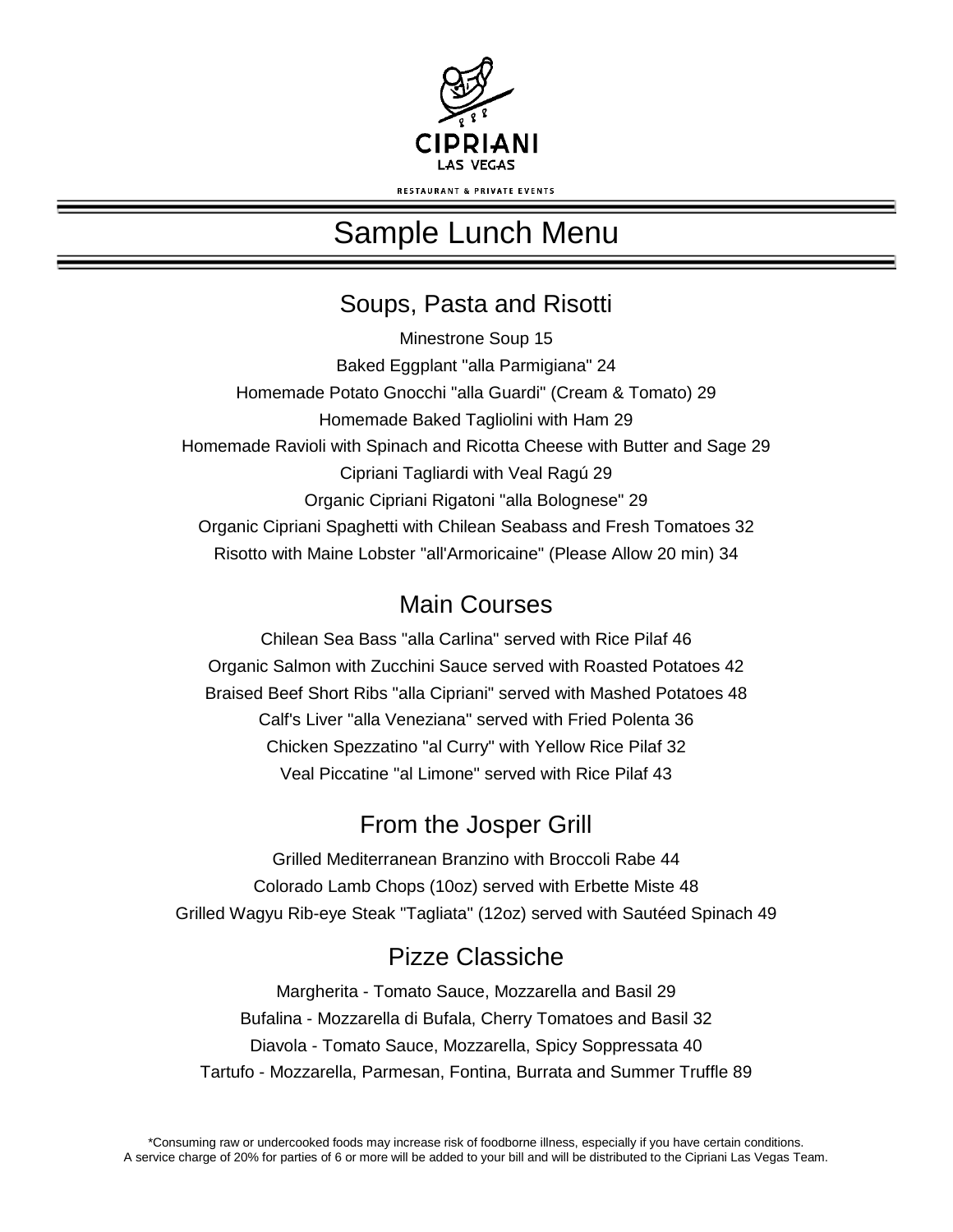



Misoshiru Miso Soup with Bean Thread, Tofu, Seaweed and Mushrooms 14

Tuna Tataki Salad\* Seared Tuna with Tosazu Sauce and Mixed Leaves 18

New Sashimi Salmon\* Seared Salmon with Yuzu Soy, Olive Oil and Sesame Oil 22

> Deep Fried Sole with Japanese Tartar Sauce 36

Langoustine Scampi Tempura Deep Fried Scampi in Tempura with Wasabi Mayonnaise and Mixed Leaves 40

> Assorted Nigiri Tuna, Yellowtail, Salmon and Seared Tuna with Truffle Soy 45

> > Sashimi Yellowtail\* Yellowtail, Ponzu Sauce & Jalapeno Salsa 22

Spicy Tuna Roll\* Kaiwarei, Pickled Radish, Pickeled Jalapeño, Spicy Miso and topped with Spicy Mayo and Bubu Arare 25

Yellowtail Serrano Maki\* Pickled Jalapeño, Kizami Wasabi, Avocado and topped with a Serrano Ring and Wasabi Mayonnaise 25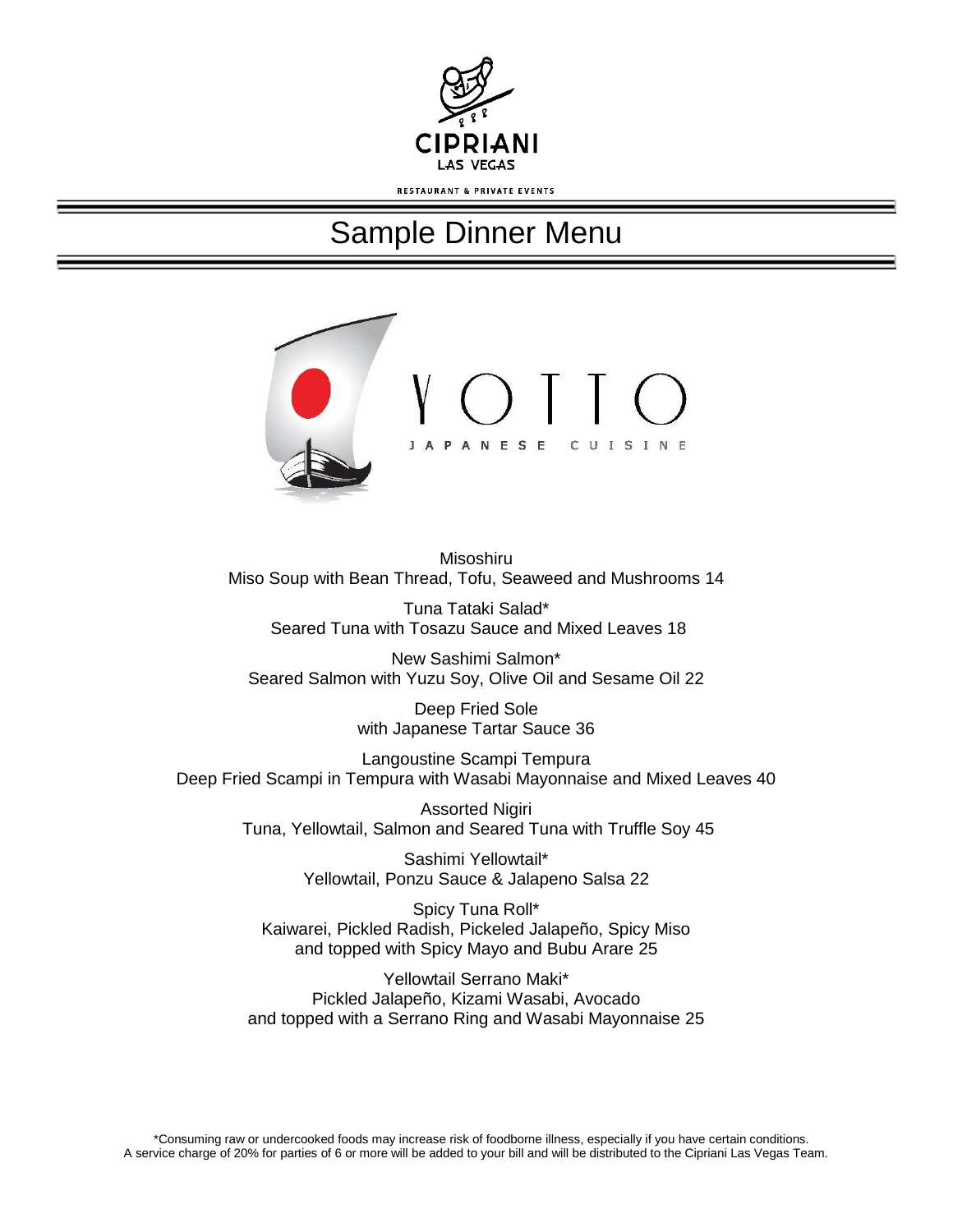

#### Appetizers and Salads

"Pappa al Pomodoro" 14 Spinach Salad, Mushrooms, Walnuts, Buffalo Ricotta, and Bacon 17 Rucola and Cherry Tomato Salad with Shaved Parmigiano 17 Cucumber Salad with Avocado, Cherry Tomato and Corn 18 Baby Artichokes Salad with Avocado and Shaved Parmigiano 26 Heirloom Tomato Salad with Red Onions and Fresh Basil 16 Asparagus Salad with Beetroot and Goat Cheese 20 Cipriani Mozzarella "di Bufala" with Cherry Tomatoes and Black Olives 29 Burrata "alla Mediterranea" with Cherry Tomatoes and Black Olives 29 Thinly Sliced Octopus with Avocado, Cherry Tomatoes, Olive Oil and Lemon 26 Baccala' Mantecato with Fried Polenta (Creamy Codfish) 23 Tuna Tartare with Mâche Salad and Tuna Sauce\* 28 Fried Calamari with Tartar and Marinara Sauce 27 Dressed Lobster with Avocado and Boston Lettuce 32 Alaskan King Crab Salad with Lemon & Olive Oil 32 Carpaccio "alla Cipriani"\* 28 Steak Tartare "alla Cipriani" \* 26 Thinly Sliced Veal with Tuna Sauce and Capers 26 Prosciutto Crudo Dolce "di Parma" with Mozzarella di Bufala 29 Homemade Thinly Sliced Porchetta with Pecorino Cheese 25 Bresaola della Valtellina with Olive Oil & Lemon 26 Russian Ossetra Caviar with Traditional Garnishes (1.75oz/4.4oz) 280 / 685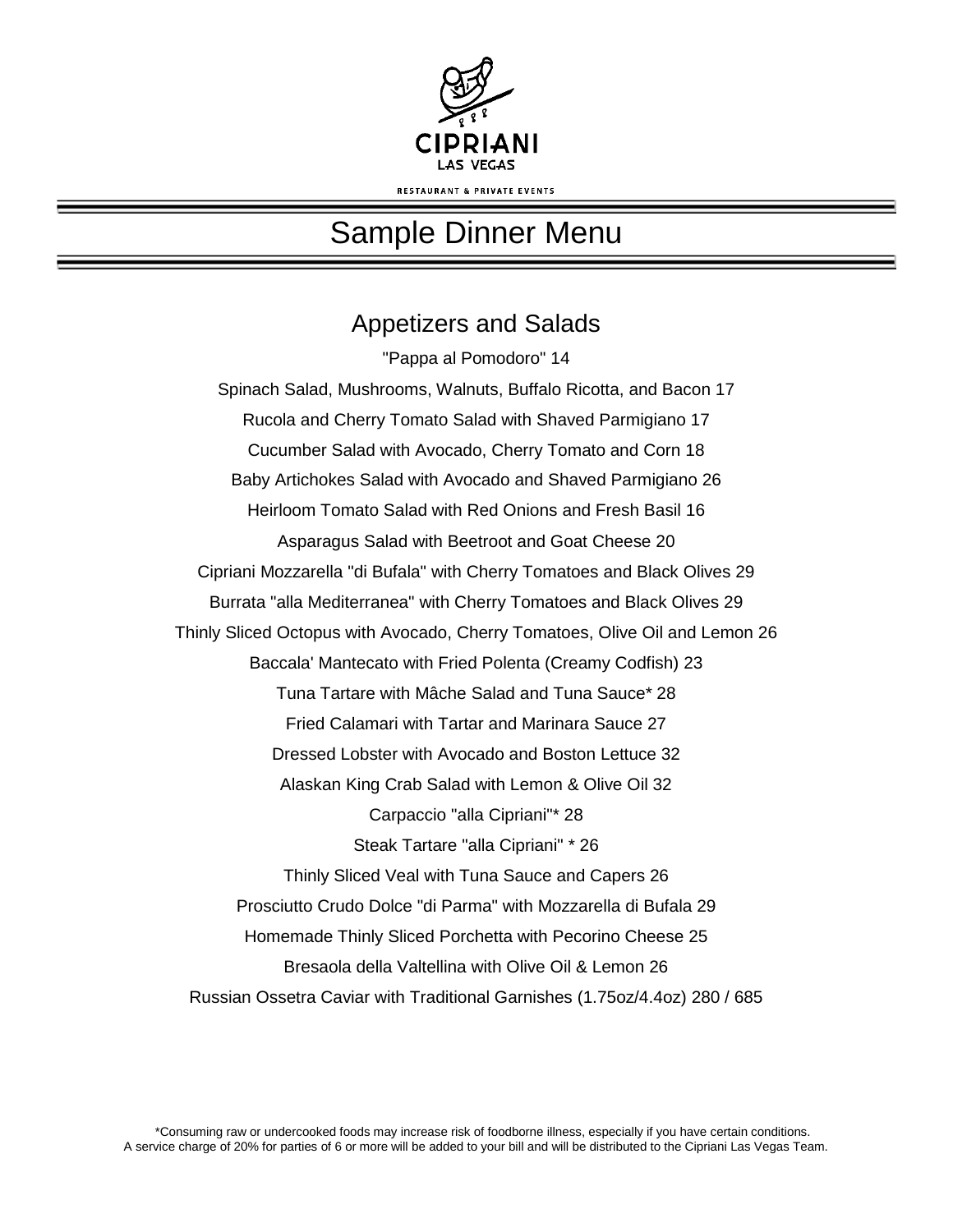

#### Soups, Pasta and Risotti

Minestrone Soup 15 Lentil Soup with Crostini 15 Baked Eggplant "alla Parmigiana" 24 Homemade Potato Gnocchi "alla Gorgonzola" 29 Homemade Baked Tagliolini with Ham 29 Homemade Tortellini with Cream, Ham and Peas 29 Homemade Ravioli with Spinach and Ricotta Cheese with Butter and Sage 29 Cipriani Tagliardi with Veal Ragú 29 Cipriani Tagliarelle with Short Ribs Ragú 29 Organic Cipriani Rigatoni "alla Bolognese" 29 Organic Cipriani Spaghetti with Chilean Seabass and Fresh Tomatoes 32 Risotto with Radicchio and Goat Cheese (Please Allow 20 min) 29

#### Main Courses

Chilean Sea Bass "alla Carlina" served with Rice Pilaf 46 Whole Dover Sole "alla Mugnaia" served with Mixed Vegetables 64 Organic Salmon with Leek Sauce served with Roasted Potatoes 42 Braised Beef Short Ribs "alla Cipriani" served with Mashed Potatoes48 Calf's Liver "alla Veneziana" served with Fried Polenta 36 Slow Roasted Chicken with Fresh Peas served with Mashed Potatoes 32 Veal Piccatine "al Limone" served with Rice Pilaf 42 Veal Chop "alla Milanese" with Rucola and Cherry Tomato Salad 62